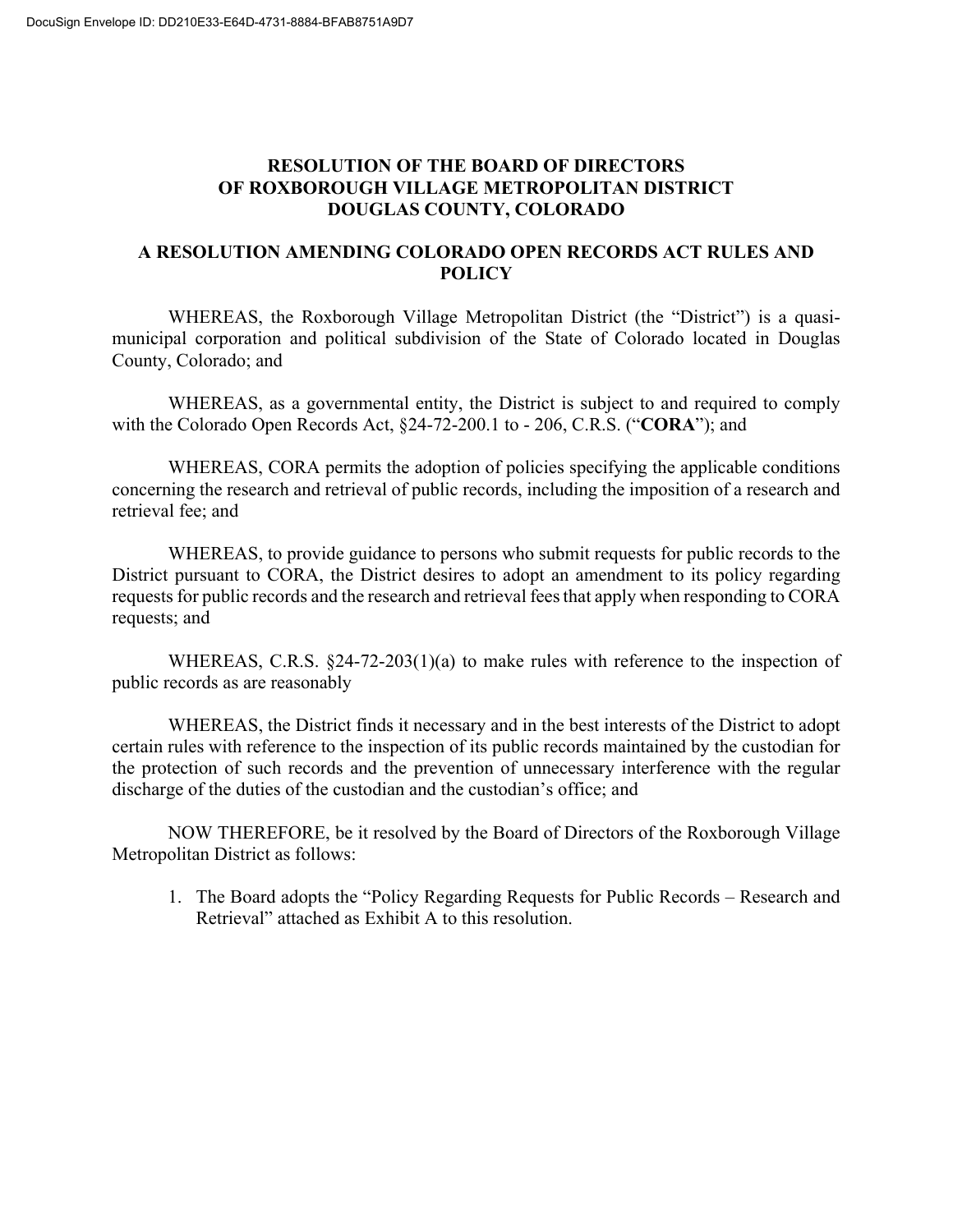APPROVED AND ADOPTED this 15th day of March, 2022, by a vote of 4 for and 0 against.

> ROXBOROUGH VILLAGE METROPOLITAN DISTRICT, a quasi-municipal corporation and political subdivision of the State of Colorado

By:

DocuSigned by: Calvin Brown

Calvin Brown, President

ATTEST:

DocuSigned by:  $By: \begin{array}{c} \in \mathcal{L} \ \mathcal{L} \end{array}$  Wagner

Edward Wagner, Secretary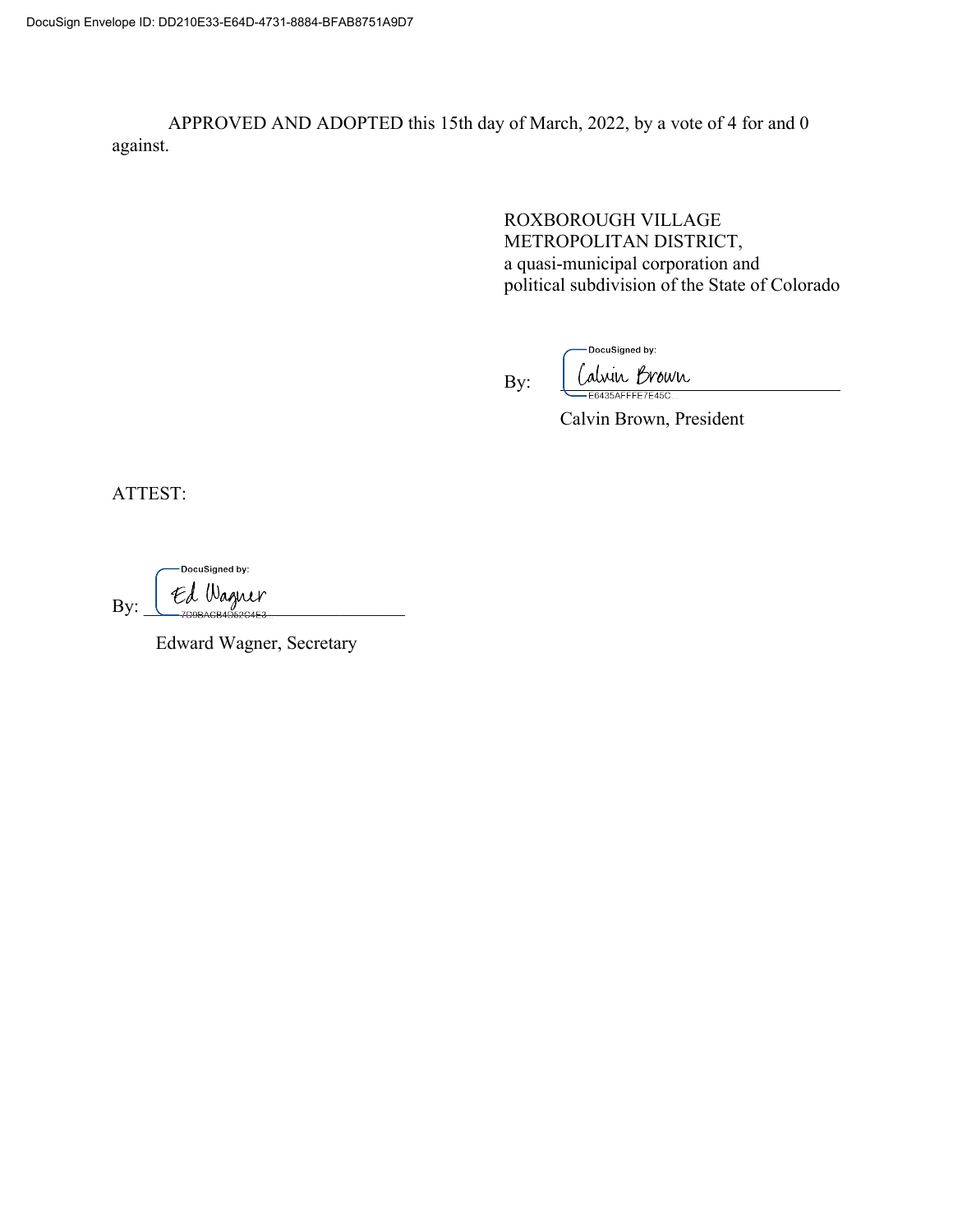## **EXHIBIT A**

## POLICY REGARDING REQUESTS FOR PUBLIC RECORDS Research and Retrieval

A "public record" includes most writings made, maintained, or kept by the records custodian's office. However, there are some exceptions concerning records made available under CORA. See C.R.S. 24-72-202(6) for statutory definition.

#### **Requesting Public Records**

The District, through its custodian, endeavors to make public records available on the District's website. Many records can be obtained from the website and through direction from the custodian as to location on the website, without a formal CORA request. Members of the public should feel free to ask informally for directions to posted documents.

To request public records, contact CliftonLarsonAllen LLP at (303) 779-5710, who will identify the designated custodian for the requested records. As of the date of this policy, such custodian is Anna Jones, but the designated custodian is subject to change. Records requests must be in writing and directed to the designated custodian of records. General emails to the District, or inquiries on the District's website, will not be treated as records requests under the Colorado Open Records Act ("CORA"). Requests must be submitted to and received by the designated records custodian.

All requests must contain the following information:

- The requestor's name, mailing address, telephone number, and email address. The custodian may contact the requestor to clarify or narrow the request.
- Description of the records being requested. Describe the request as specifically as possible. If you are uncertain about which records contain the information you are seeking, provide a description of the type of information you are searching for, including date ranges.
- The records custodian will provide electronic documents to the requestor unless the document can only be conveyed as a hard copy.

#### **Limitations**

The District will only produce those documents as permitted by CORA. Documents that are prohibited from disclosure under CORA will not be released.

In order to preserve the District's resources, including staff time and public funds, the custodian will not manipulate data to create a new public record not in existence at the time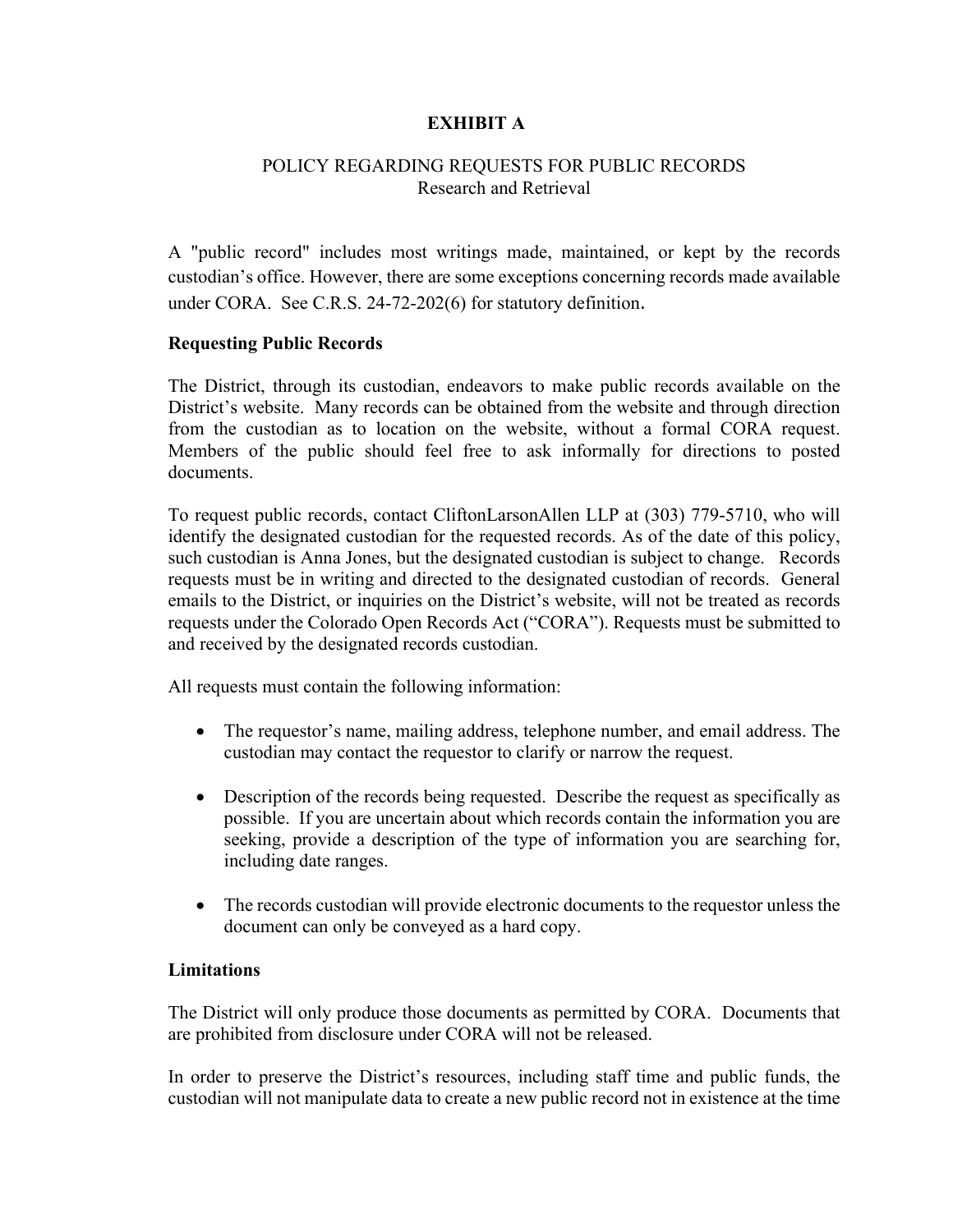of the public records request in response to any request. The custodian will provide public records in accordance with CORA and these rules, in the format in which the District's custodian stores them.

## **Time for Production**

Pursuant to C.R.S. §24-72-203, the custodian will make every effort to respond to the request within three (3) working days, unless the custodian adds a seven (7) working day extension due to extenuating circumstances as provided in C.R.S. § 24-72-203(3)(b). The day the request is received, weekends, legally recognized holidays, and any days the custodian's office is otherwise closed, shall not count as a working day for the purposes of computing the date set for inspection for production of public records.

Furthermore:

- A modification to a request for public records is considered a new request.
- For broad, general requests, the timeframe for completion of a request may be put on hold while the custodian attempts to assist with clarification or narrowing of a request.

The District reserves the right to withhold public records until such time that the custodian either receives payment or makes arrangements for receiving payment for all costs associated with records transmission and for all other fees lawfully allowed, unless recovery of all or any portion of such costs or fees has been waived by the custodian.

#### **Fees and Costs**

Fees for research and retrieval of public records may be imposed at the discretion of the records custodian as follows:

| $1st$ Hour                        | - | No Charge    |
|-----------------------------------|---|--------------|
| Second and Each Subsequent Hour - |   | \$33.58/hour |

If the District or custodian performs a manipulation of data so as to generate a record in a form not used by the District, while such manipulation is not required but the custodian may elect to do so to either preserve its property from of data or to accommodate the requestor in its discretion, the District may charge a reasonable fee to the person making the request, which shall not exceed the actual cost of manipulating the data and generating the record in accordance with the request.

Other fees may be imposed at the discretion of the records custodian consistent with the provisions of CORA, including a charge, not to exceed \$0.25 per standard page for a copy of a public record or a fee not to exceed the actual cost of providing a copy, printout, or photograph of a public record in a format other than a standard page.